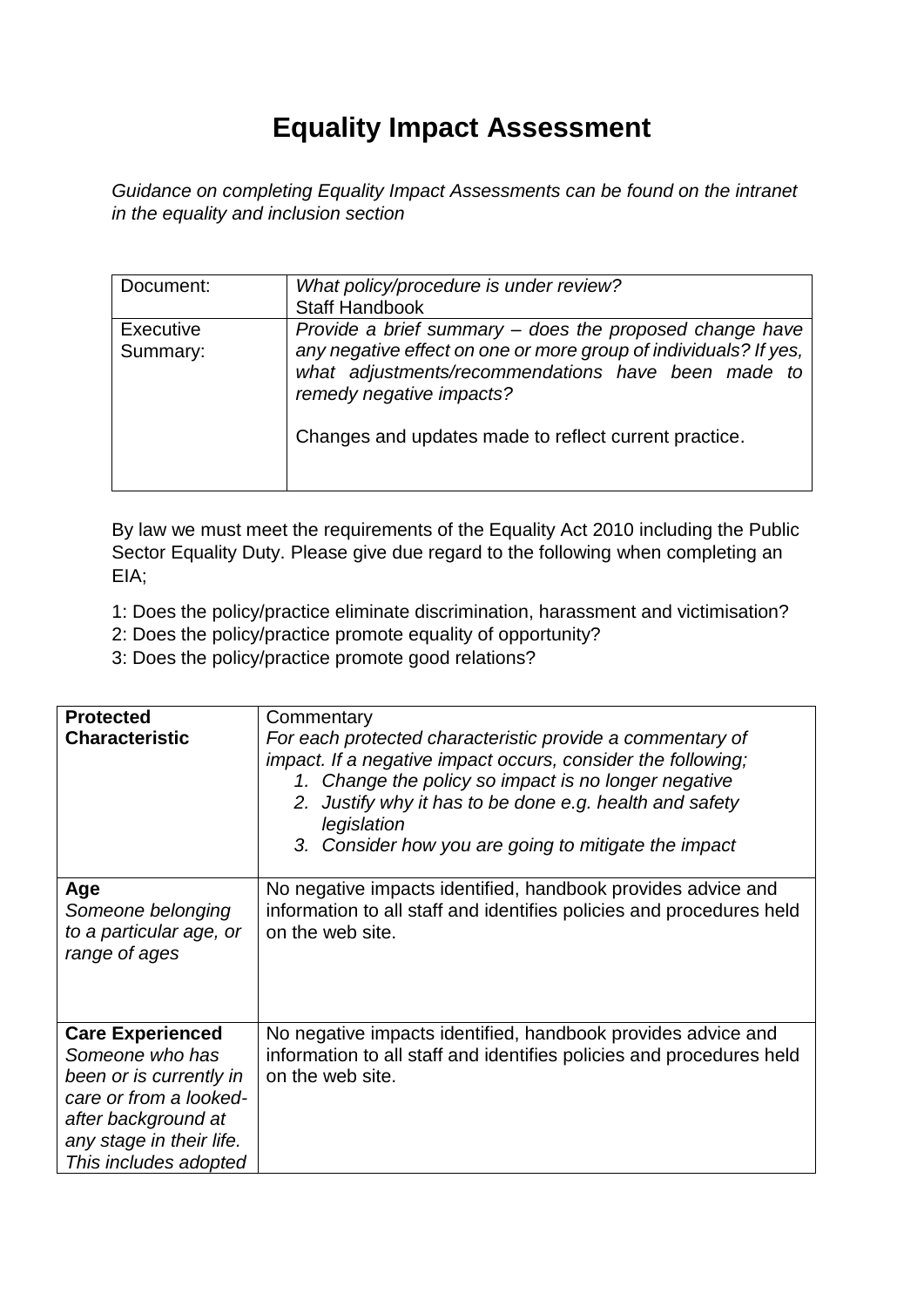| children who were           |                                                                      |
|-----------------------------|----------------------------------------------------------------------|
| previous looked-after.      |                                                                      |
|                             |                                                                      |
|                             |                                                                      |
|                             |                                                                      |
|                             |                                                                      |
|                             |                                                                      |
| <b>Marriage/Civil</b>       | No negative impacts identified, handbook provides advice and         |
| <b>Partnership</b>          | information to all staff and identifies policies and procedures held |
| Married couples and         | on the web site.                                                     |
| civil partnership           |                                                                      |
| should be treated the       |                                                                      |
| same on a wide range        |                                                                      |
| of matters                  |                                                                      |
| Race                        | No negative impacts identified, handbook provides advice and         |
| Refers to a group of        | information to all staff and identifies policies and procedures held |
| people defined by           | on the web site.                                                     |
| their race, colour and      |                                                                      |
| nationality (including      |                                                                      |
| citizenship) ethnic or      |                                                                      |
| national origins            |                                                                      |
| <b>Sexual Orientation</b>   | No negative impacts identified, handbook provides advice and         |
| A persons sexual            | information to all staff and identifies policies and procedures held |
| and/or romantic             | on the web site.                                                     |
| attraction to other         |                                                                      |
| people, or lack thereof     |                                                                      |
|                             |                                                                      |
|                             |                                                                      |
| <b>Disability</b>           | No negative impacts identified, handbook provides advice and         |
| A physical or mental        | information to all staff and identifies policies and procedures held |
| <i>impairment which has</i> | on the web site.                                                     |
| a substantial and           |                                                                      |
| long-term adverse           |                                                                      |
| effective on a              |                                                                      |
| person's ability to         |                                                                      |
| carry out normal day-       |                                                                      |
| to-day activities           |                                                                      |
| Gender identity/            | No negative impacts identified, handbook provides advice and         |
| reassignment                | information to all staff and identifies policies and procedures held |
| The process of              | on the web site.                                                     |
| transitioning from one      |                                                                      |
| gender to another           |                                                                      |
| (can include changing       |                                                                      |
| names, pronouns,            |                                                                      |
| dressing differently,       |                                                                      |
| medical intervention        |                                                                      |
| and living in their self-   |                                                                      |
| <i>identified gender)</i>   |                                                                      |